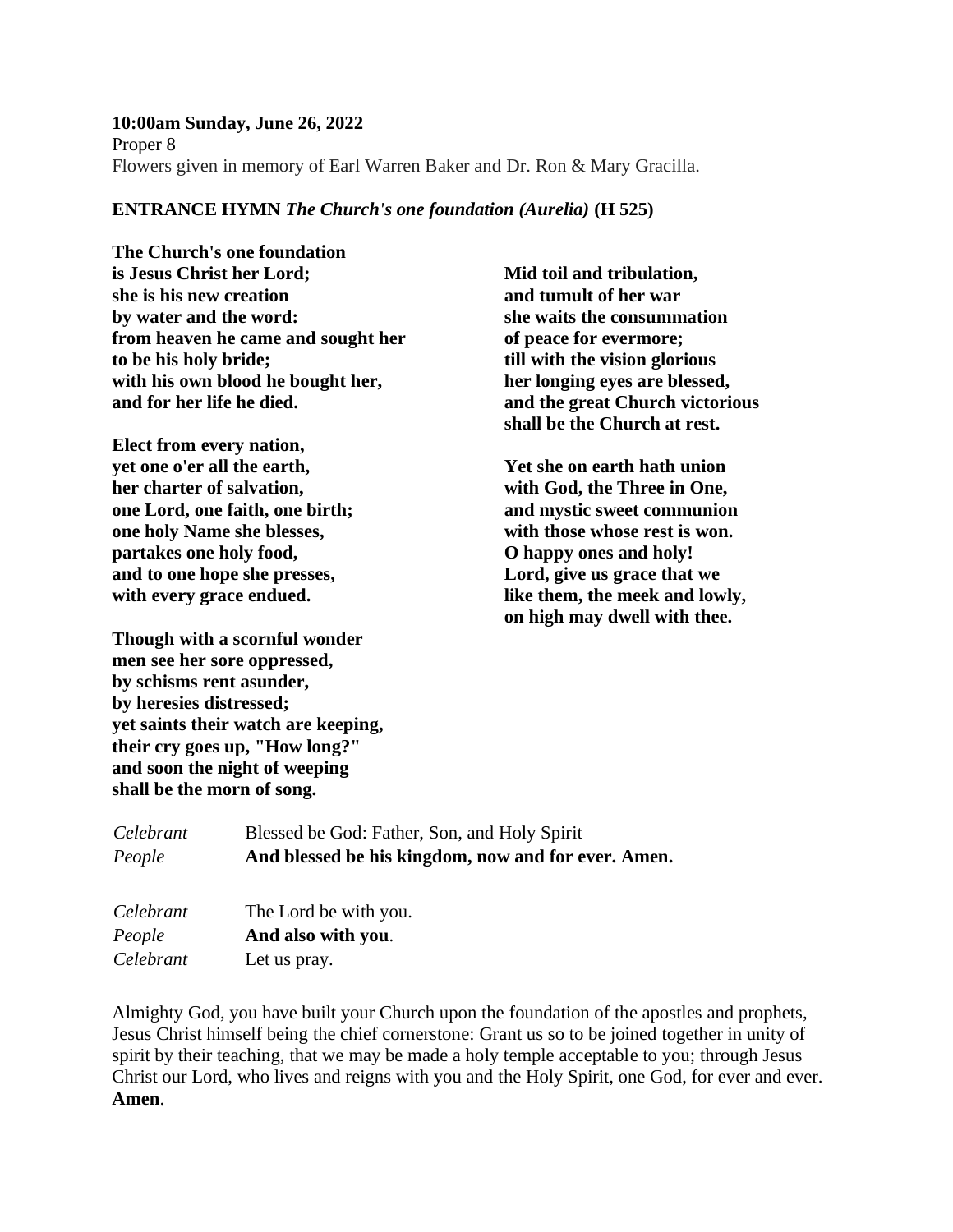# **The Lessons**

### **READING: Galatians 5:1, 13-25**

A Reading from Paul's letter to the Church in Galatia.

<sup>1</sup>For freedom Christ has set us free. Stand firm, therefore, and do not submit again to a yoke of slavery.

 $13$  For you were called to freedom, brothers and sisters; only do not use your freedom as an opportunity for self-indulgence, but through love become slaves to one another. 14For the whole law is summed up in a single commandment, "You shall love your neighbor as yourself." <sup>15</sup>If, however, you bite and devour one another, take care that you are not consumed by one another.

<sup>16</sup>Live by the Spirit, I say, and do not gratify the desires of the flesh. <sup>17</sup>For what the flesh desires is opposed to the Spirit, and what the Spirit desires is opposed to the flesh; for these are opposed to each other, to prevent you from doing what you want. 18But if you are led by the Spirit, you are not subject to the law. <sup>19</sup>Now the works of the flesh are obvious: fornication, impurity, licentiousness, <sup>20</sup>idolatry, sorcery, enmities, strife, jealousy, anger, quarrels, dissensions, factions, 21envy, drunkenness, carousing, and things like these. I am warning you, as I warned you before: those who do such things will not inherit the kingdom of God.

 $^{22}$ By contrast, the fruit of the Spirit is love, joy, peace, patience, kindness, generosity, faithfulness, 23gentleness, and self-control. There is no law against such things. 24And those who belong to Christ Jesus have crucified the flesh with its passions and desires. <sup>25</sup>If we live by the Spirit, let us also be guided by the Spirit.

| Reader | The Word of the Lord. |
|--------|-----------------------|
| People | Thanks be to God.     |

### **Psalm 16**

<sup>1</sup>Protect me, O God, for I take refuge in you; \* I have said to the Lord, "You are my Lord, my good above all other."

**<sup>2</sup>All my delight is upon the godly that are in the land, \* upon those who are noble among the people.**

<sup>3</sup>But those who run after other gods \* shall have their troubles multiplied.

**<sup>4</sup>Their libations of blood I will not offer, \***

**nor take the names of their gods upon my lips.**

<sup>5</sup>O LORD, you are my portion and my cup; \* it is you who uphold my lot.

**<sup>6</sup>My boundaries enclose a pleasant land; \* indeed, I have a goodly heritage.**

7 I will bless the LORD who gives me counsel; \* my heart teaches me, night after night.

**8 I have set the LORD always before me; \* because he is at my right hand, I shall not fall.**

<sup>9</sup>My heart, therefore, is glad, and my spirit rejoices; \* my body also shall rest in hope.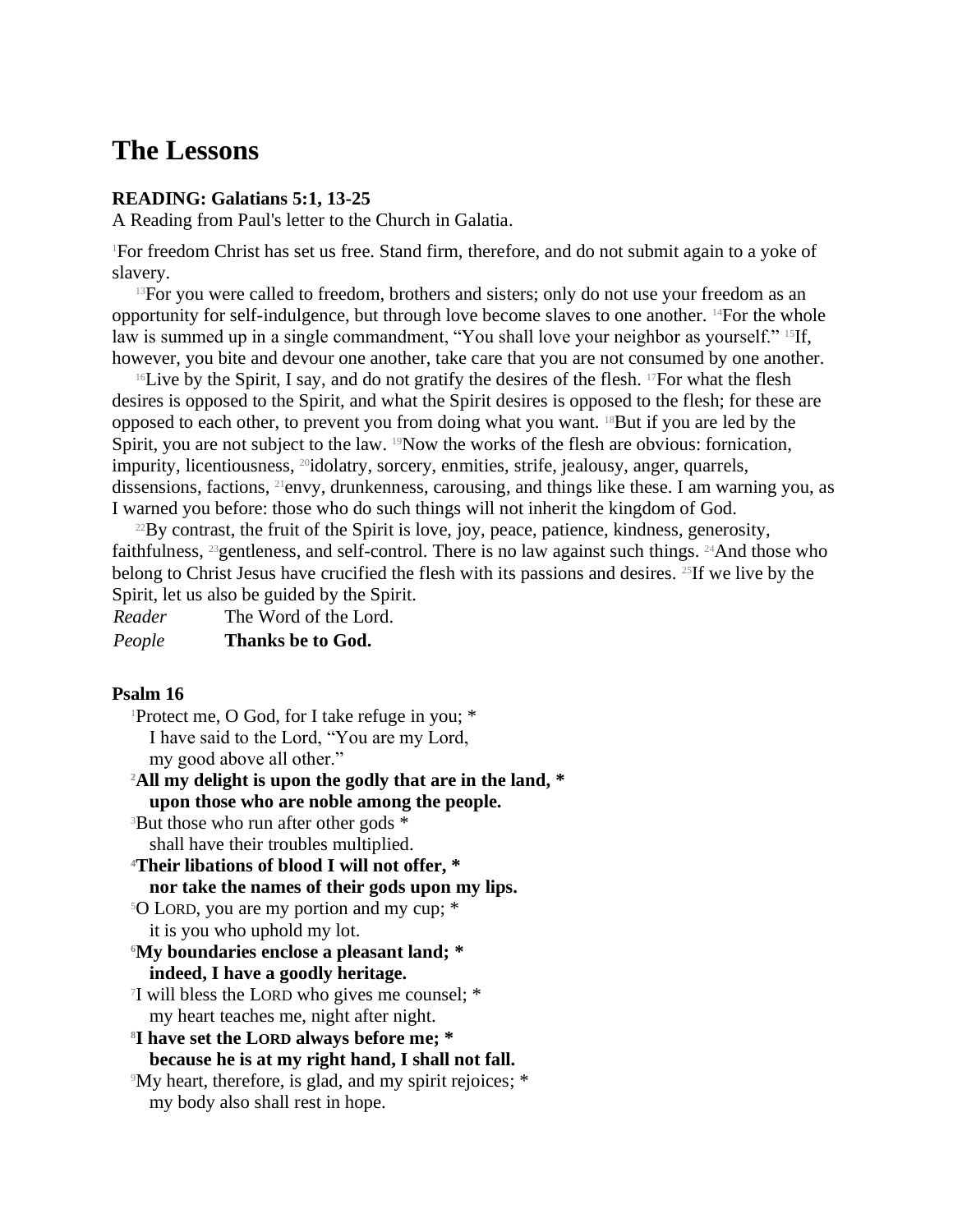### **<sup>10</sup>For you will not abandon me to the grave, \* nor let your holy one see the Pit.**

 $11$ You will show me the path of life;  $*$ in your presence there is fullness of joy, and in your right hand are pleasures for evermore.

# **GOSPEL: Luke 9:51-62**

The Holy Gospel of our Lord Jesus Christ according to Luke. *People* **Glory to you, Lord Christ.**

<sup>51</sup>When the days drew near for [Jesus] to be taken up, he set his face to go to Jerusalem. <sup>52</sup>And he sent messengers ahead of him. On their way they entered a village of the Samaritans to make ready for him; 53but they did not receive him, because his face was set toward Jerusalem. 54When his disciples James and John saw it, they said, "Lord, do you want us to command fire to come down from heaven and consume them?" <sup>55</sup>But he turned and rebuked them. <sup>56</sup>Then they went on to another village.

<sup>57</sup>As they were going along the road, someone said to him, "I will follow you wherever you go." 58And Jesus said to him, "Foxes have holes, and birds of the air have nests; but the Son of Man has nowhere to lay his head." <sup>59</sup>To another he said, "Follow me." But he said, "Lord, first let me go and bury my father." <sup>60</sup>But Jesus said to him, "Let the dead bury their own dead; but as for you, go and proclaim the kingdom of God." 61Another said, "I will follow you, Lord; but let me first say farewell to those at my home." 62Jesus said to him, "No one who puts a hand to the plow and looks back is fit for the kingdom of God."

The Gospel of the Lord. *People* **Praise to you, Lord Christ.**

### **THE SERMON**

### **THE CREED**

**We believe in one God, the Father, the Almighty, maker of heaven and earth, of all that is, seen and unseen. We believe in one Lord, Jesus Christ, the only Son of God, eternally begotten of the Father, God from God, Light from Light, true God from true God, begotten, not made, of one Being with the Father. Through him all things were made. For us and for our salvation he came down from heaven: by the power of the Holy Spirit he became incarnate from the Virgin Mary, and was made man.**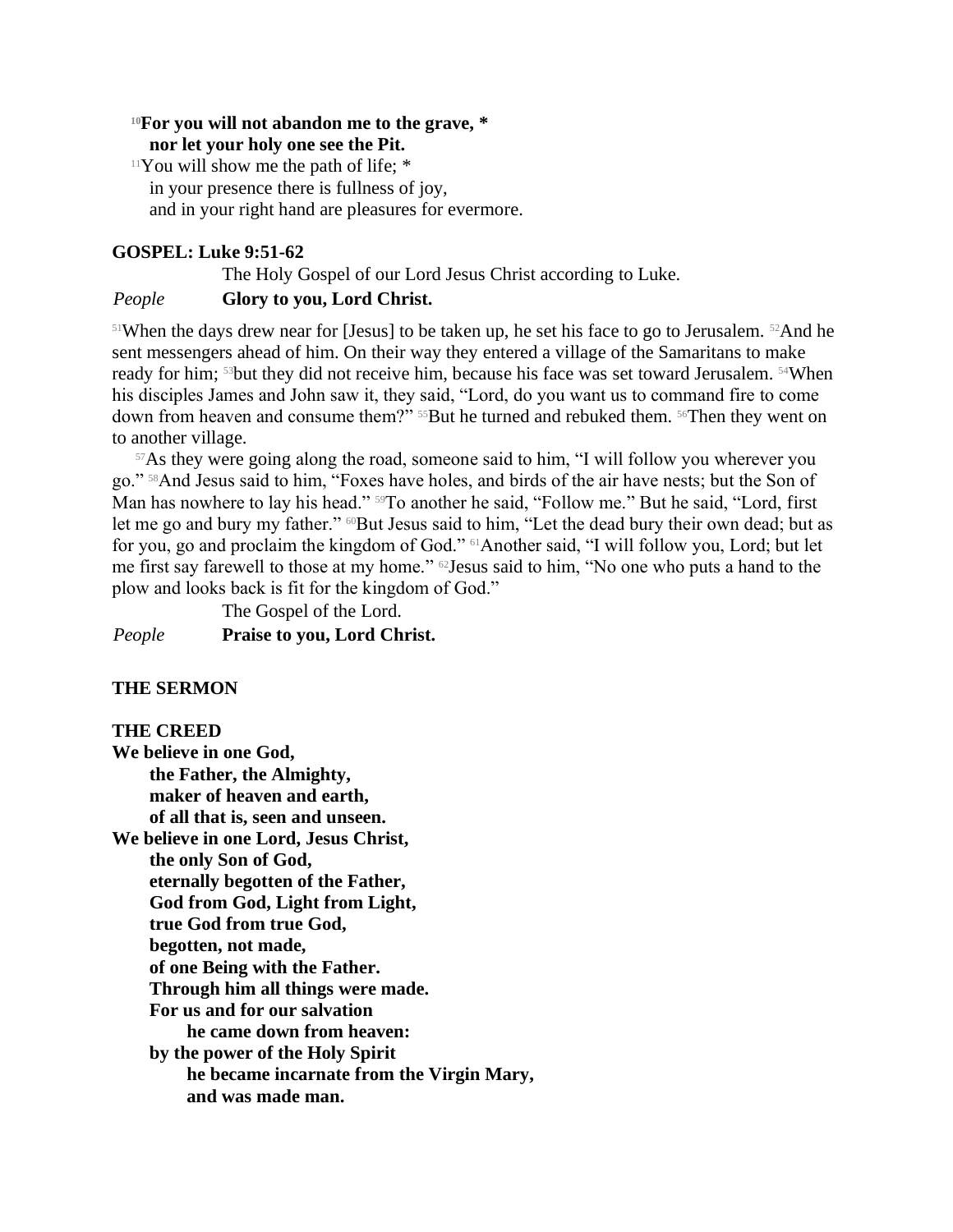**For our sake he was crucified under Pontius Pilate; he suffered death and was buried. On the third day he rose again in accordance with the Scriptures; he ascended into heaven and is seated at the right hand of the Father. He will come again in glory to judge the living and the dead, and his kingdom will have no end. We believe in the Holy Spirit, the Lord, the giver of life, who proceeds from the Father and the Son. With the Father and the Son he is worshiped and glorified. He has spoken through the Prophets. We believe in one holy catholic and apostolic Church. We acknowledge one baptism for the forgiveness of sins. We look for the resurrection of the dead, and the life of the world to come. Amen.**

### **THE PRAYERS OF THE PEOPLE**

With all our heart, mind, soul and strength, let us pray to the Lord, saying, "Lord have mercy."

For the church and all its ministers, and for St. John's and its mission and ministry, let us pray to the Lord. **Lord, have mercy.**

For our nation and all those in authority, let us pray to the Lord. **Lord, have mercy.**

For peace throughout the world, an end to all terrorism and violence, and peace in Ukraine, let us pray to the Lord. **Lord, have mercy.**

For all those in our armed forces at home and abroad, especially those from our families and community, and for all first responders, let us pray to the Lord. **Lord, have mercy.**

For all those infected with or at risk from the COVID virus, and for all health care and other front-line workers, let us pray to the Lord. **Lord, have mercy.**

For the poor and the oppressed, the unemployed and the destitute, for refugees, prisoners and captives, for victims of natural disasters, and for all who have asked for our prayers, let us pray to the Lord. **Lord, have mercy.**

For those who have died in the hope of the resurrection, and for all the departed, let us pray to the Lord. **Lord, have mercy.**

**CONFESSION OF SIN** Let us confess our sins against God and our neighbor.

**Most merciful God, we confess that we have sinned against you in thought, word, and deed,**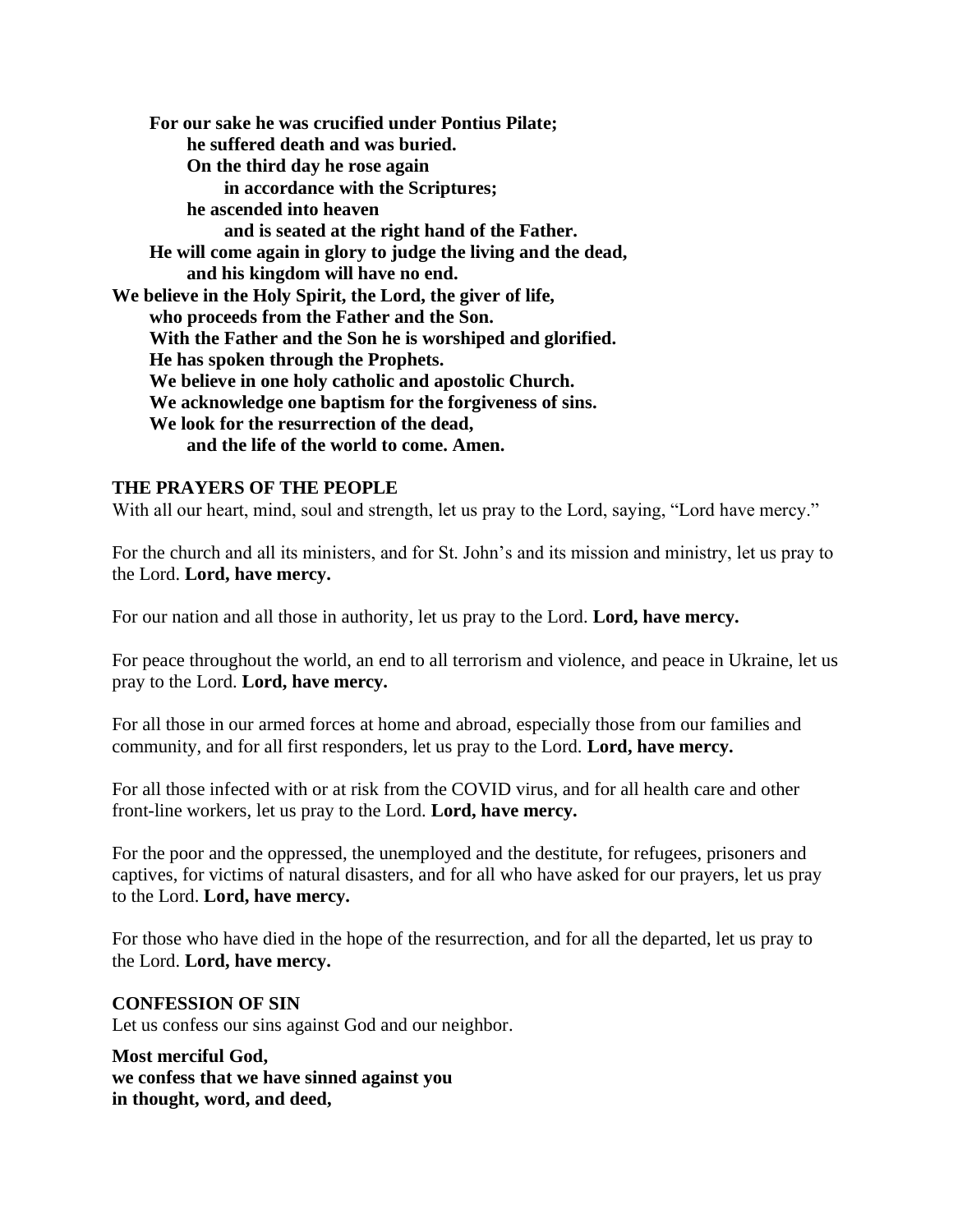**by what we have done, and by what we have left undone. We have not loved you with our whole heart; we have not loved our neighbors as ourselves. We are truly sorry and we humbly repent. For the sake of your Son Jesus Christ, have mercy on us and forgive us; that we may delight in your will, and walk in your ways, to the glory of your Name. Amen.**

Almighty God have mercy on you, forgive you all your sins through our Lord Jesus Christ, strengthen you in all goodness, and by the power of the Holy Spirit keep you in eternal life. **Amen**.

# **THE PEACE**

*Celebrant* The peace of the Lord be always with you. *People* **And also with you.**

# The Holy Communion

# **OFFERTORY SENTENCE**

# **OFFERTORY - SHELTER ME O GOD**

# **DOXOLOGY**

**Praise God from whom all blessings flow. Praise him, all creatures here below. Praise him above, ye heavenly host. Praise Father, Son, and Holy Ghost. Amen.**

| Celebrant | The Lord be with you.                      |
|-----------|--------------------------------------------|
| People    | And also with you.                         |
| Celebrant | Lift up your hearts.                       |
| People    | We lift them to the Lord.                  |
| Celebrant | Let us give thanks to the Lord our God.    |
| People    | It is right to give him thanks and praise. |

It is right, and a good and joyful thing, always and everywhere to give thanks to you, Father Almighty, Creator of heaven and earth.

For you are the source of light and life; you made us in your image, and called us to new life in Jesus Christ our Lord.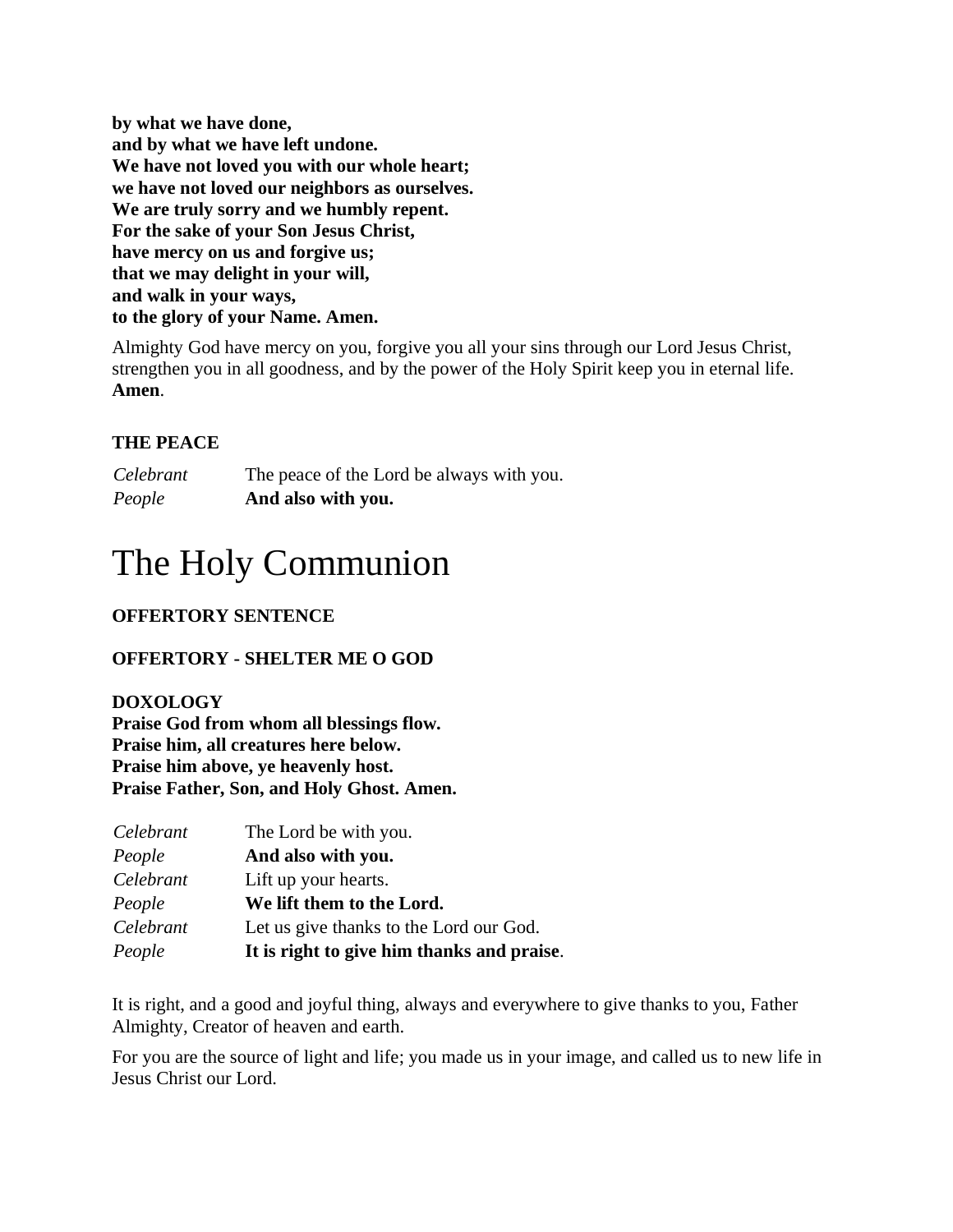Therefore we praise you, joining our voices with Angels and Archangels and with all the company of heaven, who for ever sing this hymn to proclaim the glory of your Name:

**Holy, holy, holy Lord, God of power and might, heaven and earth are full of your glory. Hosanna in the highest. Blessed is he who comes in the name of the Lord. Hosanna in the highest.**

Holy and gracious Father: In your infinite love you made us for yourself; and, when we had fallen into sin and become subject to evil and death, you, in your mercy, sent Jesus Christ, your only and eternal Son, to share our human nature, to live and die as one of us, to reconcile us to you, the God and Father of all.

He stretched out his arms upon the cross, and offered himself in obedience to your will, a perfect sacrifice for the whole world.

On the night he was handed over to suffering and death, our Lord Jesus Christ took bread; and when he had given thanks to you, he broke it, and gave it to his disciples, and said, "Take, eat: This is my Body, which is given for you. Do this for the remembrance of me."

After supper he took the cup of wine; and when he had given thanks, he gave it to them, and said, "Drink this, all of you: This is my Blood of the new Covenant, which is shed for you and for many for the forgiveness of sins. Whenever you drink it, do this for the remembrance of me."

Therefore we proclaim the mystery of faith:

# **Christ has died. Christ is risen. Christ will come again.**

We celebrate the memorial of our redemption, O Father, in this sacrifice of praise and thanksgiving. Recalling his death, resurrection, and ascension, we offer you these gifts.

Sanctify them by your Holy Spirit to be for your people the Body and Blood of your Son, the holy food and drink of new and unending life in him. Sanctify us also that we may faithfully receive this holy Sacrament, and serve you in unity, constancy, and peace; and at the last day bring us with all your saints into the joy of your eternal kingdom.

All this we ask through your Son Jesus Christ. By him, and with him, and in him, in the unity of the Holy Spirit all honor and glory is yours, Almighty Father, now and for ever. *AMEN*.

### **THE LORD'S PRAYER**

And now, as our Savior Christ has taught us, we are bold to say,

**Our Father, who art in heaven, hallowed be thy Name, thy kingdom come, thy will be done, on earth as it is in heaven. Give us this day our daily bread. And forgive us our trespasses, as we forgive those who trespass against us.**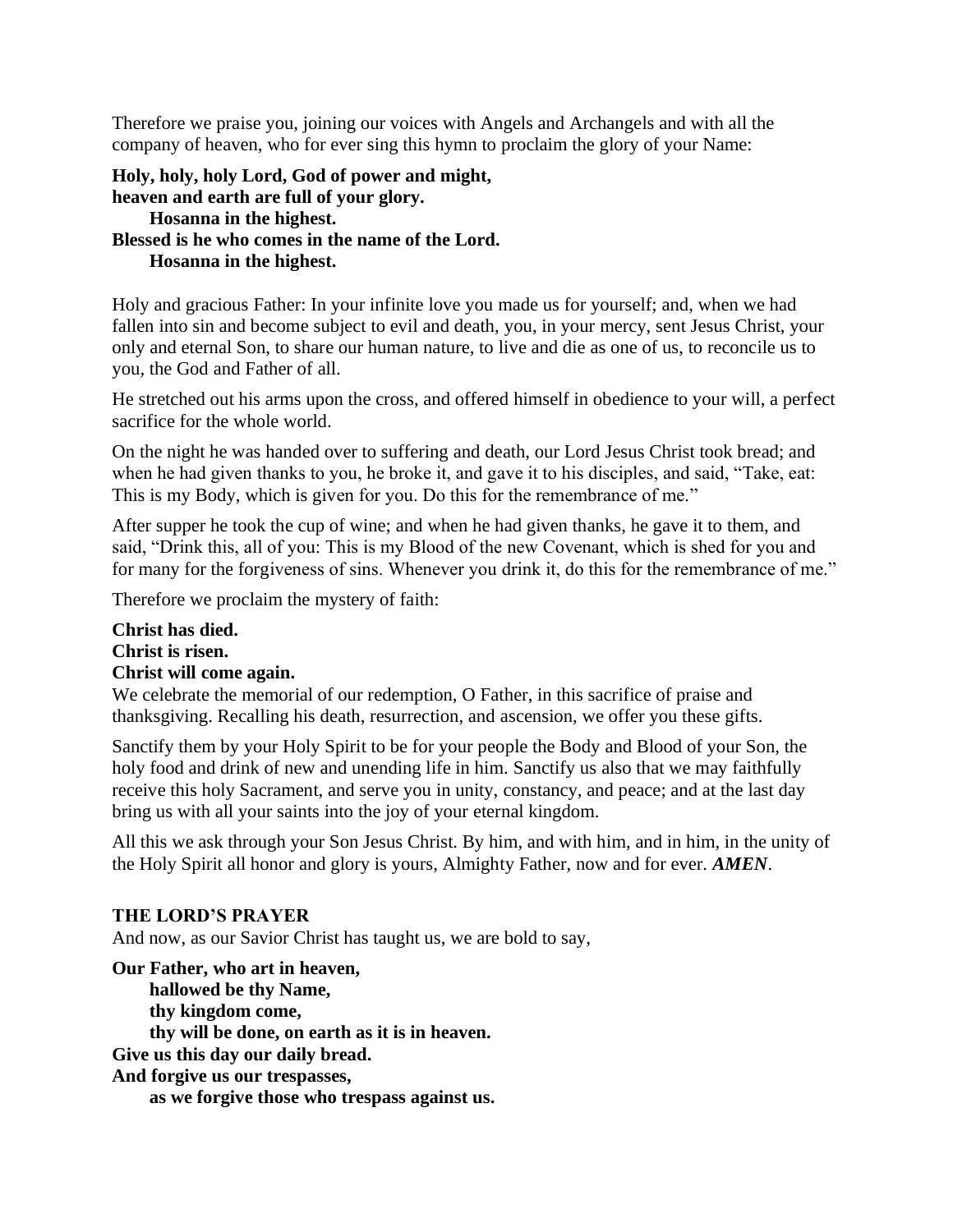**And lead us not into temptation, but deliver us from evil. For thine is the kingdom, and the power, and the glory, forever and ever. Amen.**

# **The Breaking of the Bread**

Alleluia. Christ our Passover is sacrificed for us; **Therefore let us keep the feast. Alleluia.**

# **INVITATION TO COMMUNION**

# **DISTRIBUTION OF COMMUNION**



**COMMUNION HYMN** *O Jesus, I have promised (Nyland)* **(H 655)**

**POST-COMMUNION PRAYER** Let us pray.